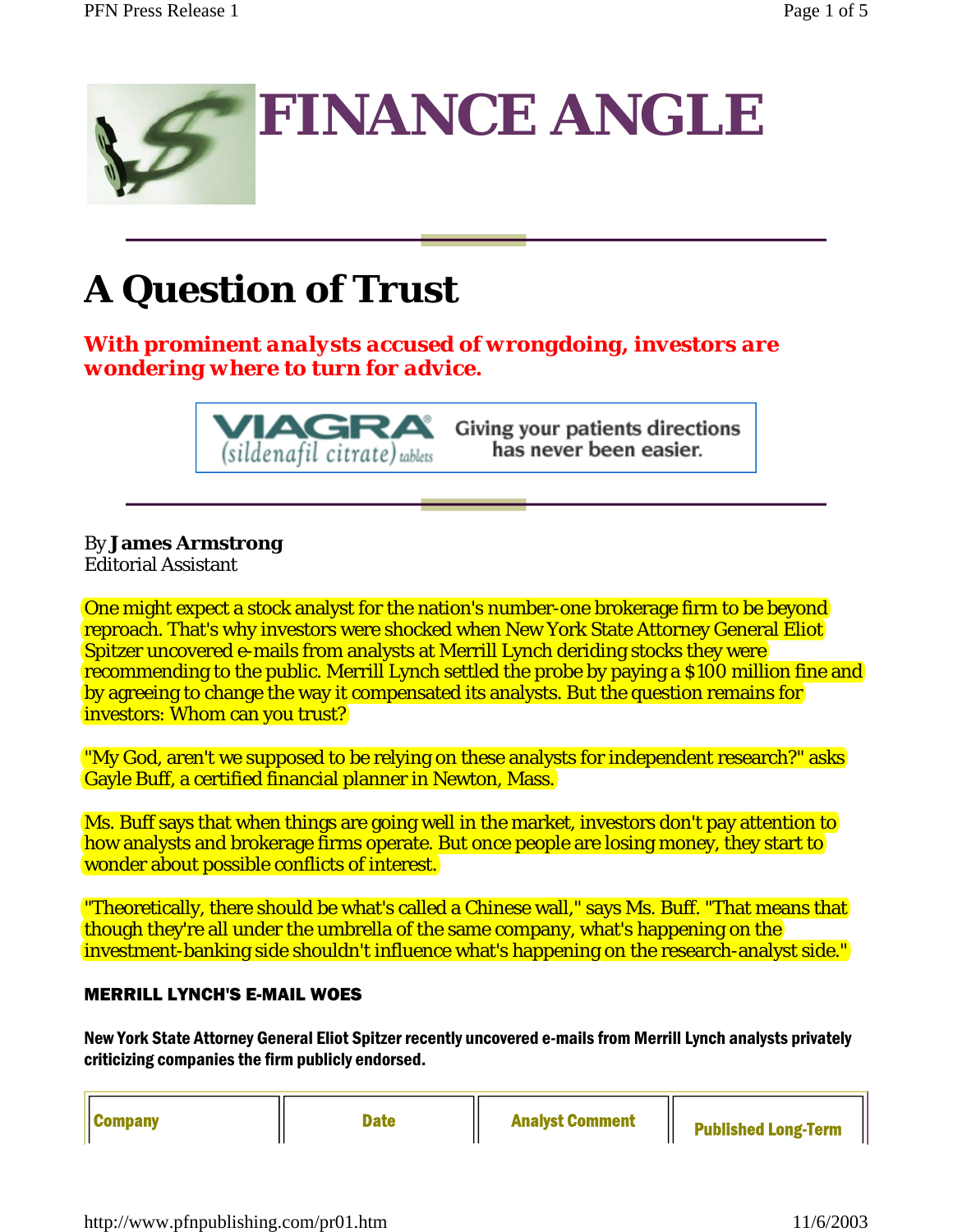|                               |          |                                                      | <b>Rate</b>       |
|-------------------------------|----------|------------------------------------------------------|-------------------|
| <b>Aether System</b>          | 3/15/01  | "fundamental horrible"                               | <b>Buy</b>        |
| <b>Excite@home</b>            | 6/3/00   | "such a piece of crap"                               | <b>Buy</b>        |
| Infospace                     | 10/20/00 | "piece of junk"                                      | <b>Buy</b>        |
| <b>Internet Capital Group</b> | 10/06/00 | "we see nothing that will<br>turn this thing around" | <b>Buy</b>        |
| $24/7$ Media                  | 10/10/00 | "piece of [expletive]"                               | <b>Accumulate</b> |

#### Source: Office of NYS Attorney General

But the reality is, critics charge, investment banking is far more profitable, and it is difficult for analysts to make a negative recommendation against a company that is a client, or potential client, in another branch of the firm.

That's why experts urge investors not to buy a stock purely on the recommendation of one person. It's usually best to do a little research yourself.

Ms. Buff points out that the whole purpose of going to a full-service broker is so that you don't have to do everything yourself. "If you're going to spend the time investigating [a company], then why are you paying the broker to do that?" she asks.

Ms. Buff says that some investors with large brokerage firms will call her for a second opinion. An hour consultation with an independent financial planner may help you feel better about your investments, but it is an extra expense.

#### Nationwide, single-application credentialing.

"People do that with physicians all the time," says Ms. Buff. "If someone's recommending that you get a complex surgical procedure, you probably want to get a second opinion and make sure before you do that."

Ms. Buff also warns investors against always second-guessing their advisers after reading the latest money magazines. Investors who always act on the latest article they've read end up churning their portfolios, continually buying and selling, which creates added expenses and possible negative tax consequences.

One option to protect yourself is to go to a fee-only financial planner. Ms. Buff points out that when brokers and financial specialists are paid by the transaction, or compensated more for selling certain products rather than others, their own financial interest may differ from that of the client.

Instead, planners may charge a percentage of the client's assets. That usually ranges from 1 to 1.5 percent.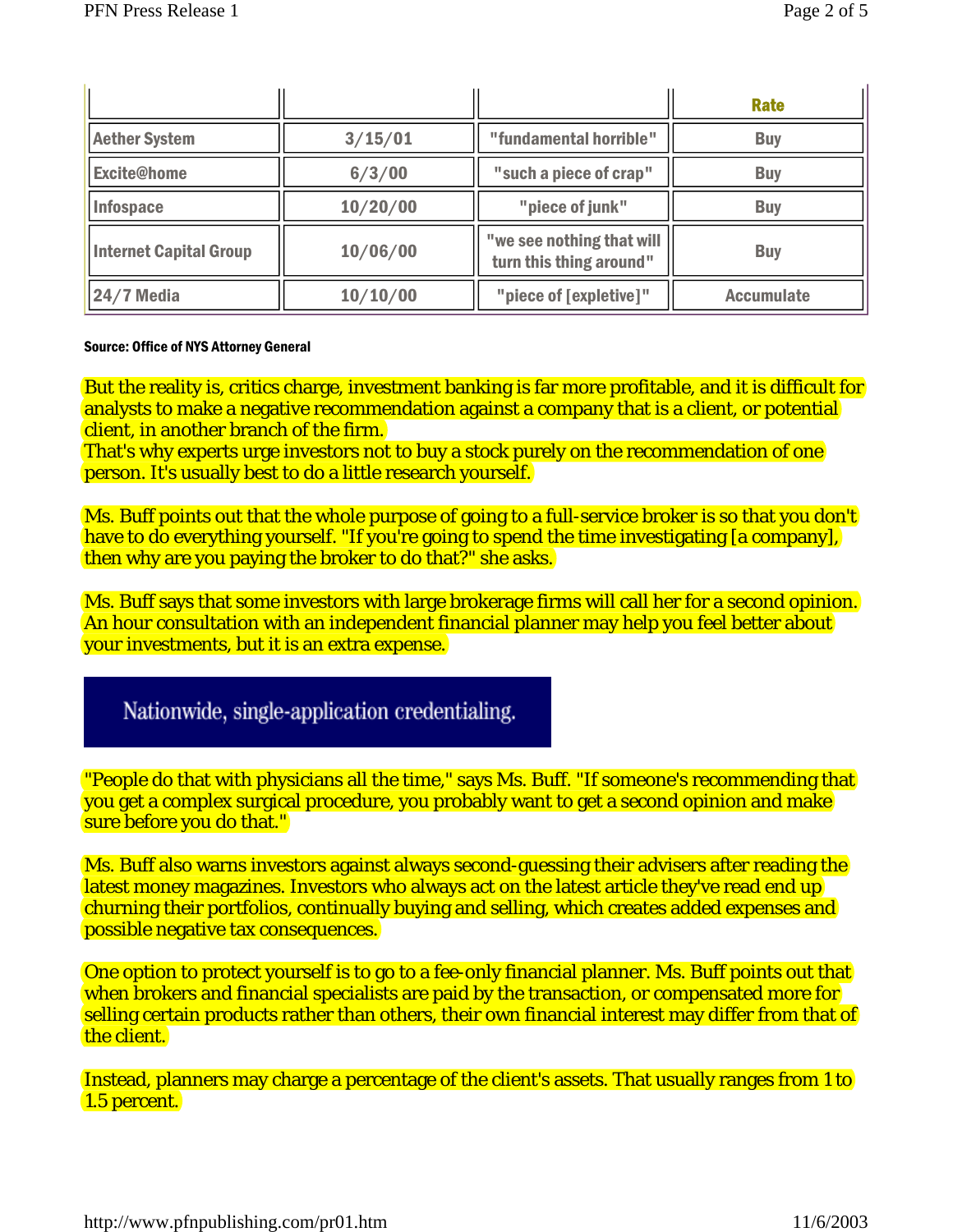"Because your fee is driven by the dollars in the portfolio, your incentive is not to churn it, and if anything to minimize the expenses that are inside the portfolio," she says. "It puts you on the same side of the table as the client."

Many experts contend that the hype over analysts' conflicts of interest is overblown. "When you're talking about the top 10 or so firms, it's akin to when's the best time to fly an airlineafter a crash," says David Trone, senior brokerage analyst for Prudential. He says that with major firms facing so much bad press and regulatory scrutiny, they'll be sure to steer clear of questionable practices in the near future.

"At the end of the day, I still believe that the bigger, more established, well-known firms are more trustworthy in the sense that they have a brand to protect," he says.

Yet Mr. Trone says that investors need to take a certain amount of personal responsibility for



their money. While he recommends full-service brokers, he suggests that investors still monitor their assets to make sure that their portfolios are meeting their needs.

"This last bull run, what happened was a lot of people were looking for alternative investments, [and] they were being solicited constantly from your bigger firms," says Mario Sicari, regional vice president for CJM Planning. "People were not really looking at what clients' needs and goals were. They were more interested in selling products."

Mr. Sicari thinks the trend for the future will be certified public accountants getting licensed to offer full financial services. He says that a CPA is in the best position to determine what a client's needs and goals are. In the past, many CPAs felt that offering advisory services presented a conflict of interest if they also served as an accountant. But according to Mr. Sicari, the high standards of ethics set forth by the CPA society are sufficient to protect investors.

He is more concerned with the growing trend of commercial banks also offering their customers investment services. In the 1990s, when Americans were moving their money out of CDs and into the stock market, large banks started adding and expanding brokerage services. An investment sold by a bank representative is no more secure than one purchased through Merrill Lynch or any other brokerage, but banking customers may be under the false impression that their investments are FDIC insured when they are not. Mr. Sicari thinks that more state regulation may be necessary to ensure that customers investing through banks know what they're getting into.

Regardless of with whom you invest, it's important that you're able to trust your financial adviser. "A lot of that's kind of a tummy feel," says Tom Shipley, chief marketing officer for the Atlanta-based Financial Service Corporation. But he says that investors can also contact the National Association of Securities Dealers (NASD) and the Board of Certified Financial Planners.

He also says that investors should meet with their

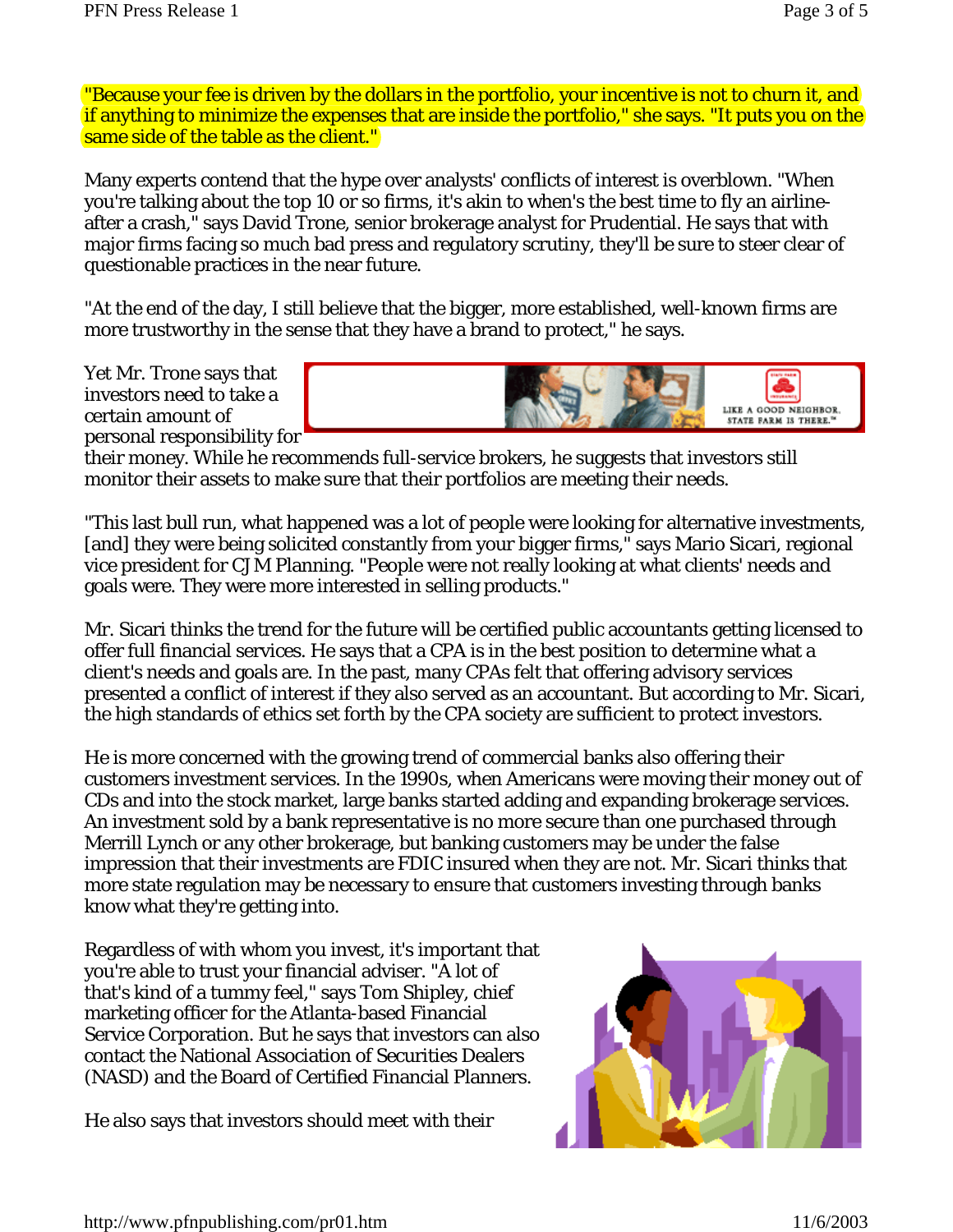planners at least quarterly. "That doesn't have to be a four-hour meeting," he says. "That could be a one-hour meeting."

In May, the Securities and Exchange Commission (SEC) approved new rules written by NASD and the New York Stock Exchange. Among other things, the new rules prohibit tying analyst compensation to specific investment banking transactions, ban investment banking departments from supervising or approving analysts' research reports, restrict personal trading by analysts in the companies they follow and increase disclosure of possible conflicts of interest in research reports.

"These tough, comprehensive rules are a big step forward in investor protection," says NASD chairman and CEO Robert Glauber. "They will go a long way toward winning back investor confidence-once a given in our industry-that analyst research reports contain useful information, not mere salesmanship."

But Ashley Baker, spokesperson for the North American Securities Administrators Association (NASAA), says that the new rules don't go far enough. NASAA would like to see an end to analysts appearing at "road shows" to promote new stock offerings by the investment banks that employ them. They also would like to see an end to "booster shots," analyst reports timed to raise the value of a company's stock at the end of the lock-up period, during which executives are barred from selling their shares. NASAA is also calling on NASD and the New York Stock Exchange to adopt strong anti-retaliation rules to keep firms from intimidating or punishing analysts who write negative reports. The group has even suggested that the SEC consider separating analyst research arms from investment banking companies if other remedies fail.

NASAA also recommends that investors call their state securities regulator to make sure that both an investment and the person attempting to sell it are licensed by the state. If not, don't invest, Mr. Baker says.

NASD Regulation also provides information about brokers' business, educational and disciplinary background on its Website at www.nasdr.com. You can also call 1-800-289-9999.

John Gannon, director of investor education for NASD, says that over the past decade information about investments has become much more easily available for those who wish to do a little digging. For instance, SEC filings on companies are now readily accessible on the Internet at www.sec.gov. "Before that was available, you basically had to go to a broker to get that information, or request it from the company," Mr. Gannon says.



The new rules for analysts should also make recommendations easier for investors to understand. "What did 'buy' mean? What did 'strong buy' mean? There needed to be some clarification about what analysts were saying," remarks Mr. Gannon. "I think the rules address those issues."

But you'll still want a broker or adviser with whom you feel comfortable. "You want a broker that listens to you and understands your investment objectives and what you consider your level of risk to be," says Mr. Gannon.